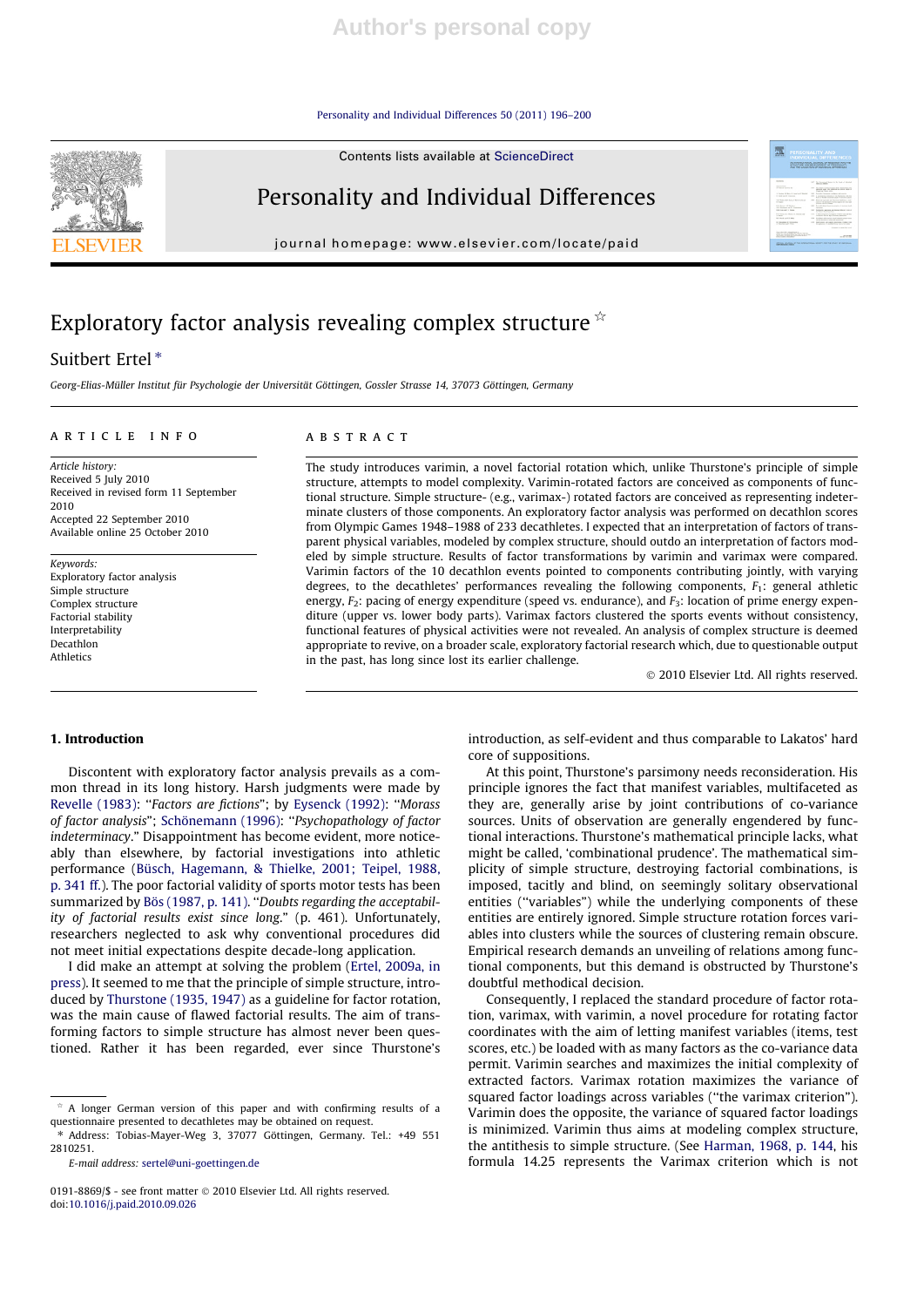altered except that the goal of maximizing V is replaced with that goal of minimizing V.)

$$
V = n \sum_{p=1}^{m} \sum_{j=1}^{n} (b_{jp}/h_j)^4 - \sum_{p=1}^{m} \left( \sum_{j=1}^{n} (b_{jp}^2/h_j^2)^2 \right)
$$

At first sight, this approach might appear maverick (for an elaborate discussion see Ertel, 2009a, 2009b). Simple structure transformations, Kaiser's beloved ''Little Jiffy", can hardly be abolished by theoretical reasoning alone. Appropriate empirical results are required in order to find out whether varimin transformations are not merely admissible, they might be better than varimax transformations or even be indispensable. Previous results of varimin applications on personality traits (Ertel, unpublished) and intelligence test performance (Ertel, in press) are encouraging.

An appropriate domain for testing the new methodological approach is athletics. Factors of motor behavior, performed under common rules, should be easier to comprehend than factors obtained from, say, intelligence test performance. In what follows, an account of factorial analyses of decathlon data is given which should merely exemplify the kind of results expectable for data subjected to the new procedure.

In a decathlon, each athlete competes in 10 events whose performance is distributed over 2 days: Various physical capacities and skills are required for winning scores on day 1 in 100 m race, long jump, shot put, high jump, 400 m race, and on day 2 in 110 m hurdles, discus, pole vault, javelin, and 1500 m race. Point scores are awarded on the basis of times (track events) and distance (field events). The athletes' scores correlate among each other (Table 1), factor analysis is expected to uncover considerably less than 10 latent determinants.

Previous factorial analyses of decathlon data.

Two earlier factor analyses of decathlon data were found, both aiming at simple structure. Karvonen and Niemi (1953) analyzed data of 62 decathlon competitors of the Olympic Games 1938, 1948, and 1952. A ''multiple factor analysis" was applied ''according to Thurstone". ''The rotations were performed graphically" (p. 129). More methodical details are not conveyed. Poor results of earlier factorial studies on athletic performance might have discouraged researchers to continue factor analyses in this field. Despite published decathlon data from Olympic Games and world-wide interest in international sports competition I did not unearth, since 1977, from our literature any report on factor analyses of decathlon data.

Individual differences among decathletes should reveal one general physical component ('g') in the first place, just as one general intellectual component is almost always revealed from individual differences among intellectual performers. Overall genetic physical predispositions as well as training histories vary among athletes and should become manifest by one broad source of variance. A rotation to complex structure should reveal, in addition, 'g' modifying factors which should specify particular physical functions.

Complex structure modeling hardly encounters the problems as they usually arise with simple structure. A varimax rotation – to take the most popular procedure for analyzing intellectual performance – removes 'g', although 'g' announces itself as an initial (unrotated) factor (Jensen, 1998). Varimax rotation dissolves the initial first factor, its loadings are redistributed among seemingly independent factorial ''primaries". Highmore and Taylor (1954) lament factorial results of sports data: "...the basic factor, representing general athletic ability (in which we are primarily interested), necessarily disappears, and the group factors [of simple structure rotation] show little relation to the classification indicated by the [initial] bipolar matrix" (p. 4).

Now, since 'g' cannot be dismissed, theoretically, it must eventually be recovered from those ''primaries". A ''reunification" of variance is performed on a so-called second order level – a lastminute repair, as it were, with the help of artful mathematical operations (Schmid-Leiman transformation). A simple question arises which should have bothered statisticians since long: Why should 'g', present with an initial factorial solution, be removed at all? Varimin, by contrast, preserves 'g', improves its pattern together with patterns of additional factors while its contribution to the total variance is slightly diminished (to be demonstrated below). Additional factorial components will be aligned by varimin on the same first order level of factorial representation. They should emerge by itself without arbitrarily and riskily modeling them in advance.

#### 2. Method

## 2.1. Data

Four sources of decathlon data were found and used: Intercorrelation matrices in Linden (1977), accessible by Basilevsky (1994), as well as individual scores for the 10 events from an internet source (2004), data from Kunz (1980) and from Zarnowski (1989). The largest number of athletes is provided by Zarnowski (N = 233), his athletes participated at 11 Olympic Games (1948– 1988). The diversity within the sample is also the largest (49 participating nationalities). Zarnowski's data were therefore used for our factorial analysis.

### 2.2. Procedure

The 10 Zarnowski decathlon variables were intercorrelated. The intercorrelation matrix was subjected to Principal Component

### Table 1

| Intercorrelations of decathlon scores, taken from Zarnowski, |  |  |  |
|--------------------------------------------------------------|--|--|--|
|                                                              |  |  |  |

|    | $100$ m-run | Long jump | Shot put | High jump | 400 m-run | 6<br>110 m hurdles | Discus throw | 8<br>Javelin throw | Pole vault | 10<br>1500 m-run |
|----|-------------|-----------|----------|-----------|-----------|--------------------|--------------|--------------------|------------|------------------|
|    | 1.00        |           |          |           |           |                    |              |                    |            |                  |
|    | .66         | 1.00      |          |           |           |                    |              |                    |            |                  |
|    | .51         | .56       | 1.00     |           |           |                    |              |                    |            |                  |
|    | .45         | .64       | .50      | 1.00      |           |                    |              |                    |            |                  |
|    | .66         | .60       | .39      | .54       | 1.00      |                    |              |                    |            |                  |
| 6  | .62         | .67       | .55      | .63       | .58       | 1.00               |              |                    |            |                  |
|    | .43         | .48       | .80      | .44       | .37       | .49                | 1.00         |                    |            |                  |
| 8  | .48         | .61       | .56      | .70       | .59       | .63                | .52          | 1.00               |            |                  |
|    | .34         | .46       | .59      | .40       | .44       | .41                | .51          | .52                | 1.00       |                  |
| 10 | .09         | .21       | .09      | .35       | .53       | .21                | .12          | .37                | .24        | 1.00             |

Note: Source Zarnowski (1989): performances at the Olympic Games 1948–1988. Negative time measures were used to obtain positive achievement correlations.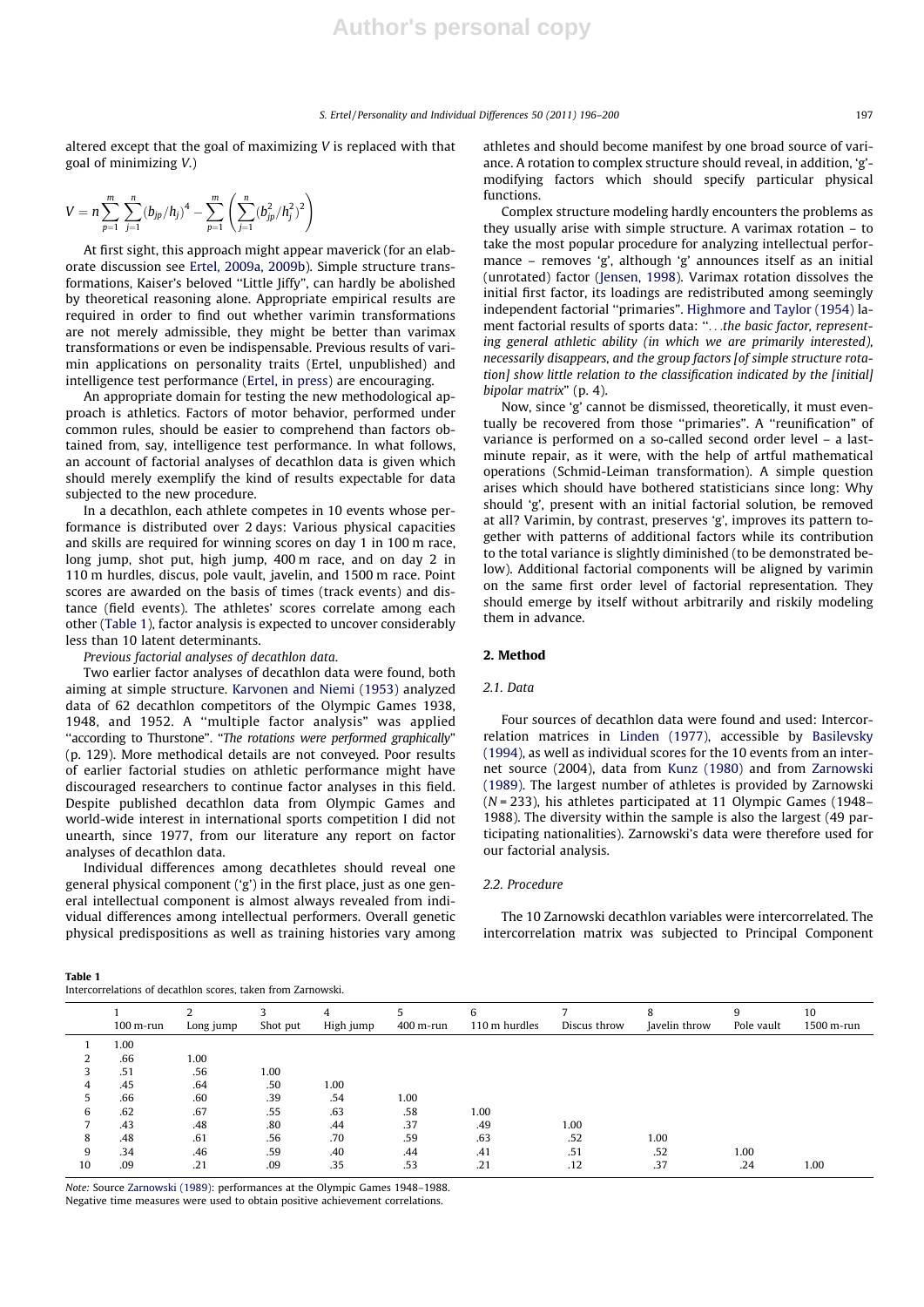## 198 S. Ertel / Personality and Individual Differences 50 (2011) 196–200

#### Table 2

Varimin-, varimax- and initial factor loadings of 10 decathlon events (source Zarnowski: N = 233 decathletes).

|    | Event         |                | Varimin solution |        |                | Varimax solution |                |       | Initial solution |                |                |        |                |
|----|---------------|----------------|------------------|--------|----------------|------------------|----------------|-------|------------------|----------------|----------------|--------|----------------|
|    |               | F <sub>1</sub> | F <sub>2</sub>   | $F_3$  | h <sup>2</sup> | $F_1$            | F <sub>2</sub> | $F_3$ | h <sup>2</sup>   | F <sub>1</sub> | F <sub>2</sub> | $F_3$  | h <sup>2</sup> |
|    | $100$ m-run   | .49            | .61              | .42    | .79            | .22              | $-.03$         | .86   | .79              | .73            | $-.07$         | .50    | .79            |
|    | Long jump     | .66            | .47              | .30    | .75            | .36              | .15            | .77   | .75              | .82            | $-.01$         | .27    | .75            |
| 3  | Shot put      | .69            | .51              | $-.37$ | .86            | .86              | $-.01$         | .35   | .86              | .77            | $-.46$         | $-.22$ | .86            |
| 4  | High jump     | .74            | .18              | .23    | .64            | .37              | .40            | .59   | .64              | .78            | .17            | .03    | .64            |
| 5  | 400 m-run     | .75            | .06              | .46    | .78            | .17              | .54            | .67   | .78              | .77            | .41            | .13    | .78            |
| 6  | 110 m hurdles | .65            | .47              | .30    | .75            | .36              | .15            | .76   | .75              | .81            | $-.01$         | .27    | .75            |
|    | Discus throw  | .66            | .43              | $-.42$ | .79            | .85              | .02            | .26   | .79              | .71            | $-.45$         | $-.30$ | .79            |
| 8  | Pole vault    | .82            | .16              | .10    | .67            | .50              | .44            | .52   | .67              | .82            | .12            | $-.11$ | .67            |
| 9  | Javelin throw | .73            | .11              | $-.35$ | .71            | .74              | .31            | .15   | .71              | .66            | $-.15$         | $-.45$ | .71            |
| 10 | 1500 m-run    | .65            | $-.65$           | .23    | .89            | .02              | .94            | .06   | .89              | .39            | .76            | $-.40$ | .89            |
|    | % Variance    | 47.2           | 17.2             | 11.2   | 76.0           | 27.2             | 16.7           | 32.0  | 76.0             | 54.4           | 12.4           | 9.2    | 76.0           |

Table 3

Note: For better inspection, the data of the four race events are printed bold.

Analysis (PCA). With applying the conventional Kaiser–Guttman criterion and Cattell's scree test, three factors appeared suitable for rotation. The factors were rotated to varimin and varimax structure. An attempt was made to interpret and compare the two rotated solutions as well as the initial solution.

### 3. Results

The varimin, varimax, and initial (unrotated) factor loadings are shown in Table 2.

## 3.1. Interpreting varimin factors

## Varimin  $F_1$ : General athletic energy.

 $F_1$  is the expected general factor 'g' of track and field performance. Its validity is apparent by correlating  $F_1$  loadings with decathlon total scores. Total scores are weighted points summed over the 10 events, the physical performance measures are transformed by sports experts into points following official standard rules.<sup>1</sup> The points' total, provided by Zarnowski, which had not been included here as a variable in the factorized data base, serves as an independent external criterion for testing the validity of varimin factor  $F_1$ . The correlation is sufficiently high ( $r = .95$ ,  $N = 233$ ). The validity of  $F_1$  (general athletic energy) may thus be regarded as confirmed.

Some events show higher  $F_1$  loadings than others and, accordingly, somewhat lower  $F_2$  and/or  $F_3$  loadings. It makes sense to suppose that events having comparatively higher  $F_1$  loadings require more balanced motor skills (e.g., pole vault) than events with lower  $F_1$  and higher  $F_2$  and/or  $F_3$  loadings (e.g., 100 m-run). Kunz (1980) already noticed conspicuous correlations between pole vault and various specialized events such as running, jumping and throwing. He concludes that pole vault is an ''exceptionally many-sided event" (Kunz, 1980, p. 166). Many-sidedness implies dependence on multiple athletic faculties whose joint functioning is revealed, apparently, by high  $F_1$  loadings and lower loadings on additional less broad factors.

Varimin  $F_2$ : Pacing of energy expenditure: Explosive speed vs. endurance.

Varimin  $F_2$  is a bipolar factor, its highest loading, negative in sign, has long run 1500 m ( $r$  =  $-$ .65). No other event has a negative  $F_2$  loading. An interpretation of  $F_2$  may be obtained by minimal pair comparison (see Ertel, in press). Minimal pairs are pairs of variables which differ in only one feature. Two variables, e.g. two words or semantic units, such as brother and sister, may be equal in every re-

| Minimal pair comparison of factor loadings between two run events (an example). |  |
|---------------------------------------------------------------------------------|--|
|---------------------------------------------------------------------------------|--|

|                           | Varimin factors |              |    |  |  |
|---------------------------|-----------------|--------------|----|--|--|
|                           | F,              | Γ٠           | μ٥ |  |  |
| 1500 m-run<br>$100$ m-run | .65<br>.49      | $-65$<br>.61 |    |  |  |

spect except in one, gender in this case. We find minimal pairs of decathlon events, e.g., long run 1500 m and short run 100 m (see Table 3). The loadings for the two run events are almost equal for  $F_1$  and  $F_3$ , but they contrast with  $F_2$ , thus forming an optimal minimal pair. Minimal pairs of variables are particularly useful and often necessary for factor interpretation.

The meaning of  $F_2$  is elucidated by asking: How do physical demands differ between long and short run? Apparently, the pacing of energy expenditure is essential. Short runs require explosively fast, more concentrated, and long runs more enduring modes of energy expenditure. This interpretation applies for  $F<sub>2</sub>$  loadings of some other decathlon events. 110 m hurdles requires, as does 100 m-run, temporally concentrated effort expenditure ( $F_2$ : .47) while 400 m-run ( $F_2$ : .06), apparently, requires an optimum of both, speed and endurance.

Distinctions between temporally more extended vs. more concentrated effort expenditure can also be found among throw events. Shot put requires an explosion of strength, as does the discus throw  $(F_2 = .51)$ , while for the javelin throw the temporal energy expenditure (.11) is less tight. Kunz called the javelin throw a ''many-sided event", ''probably extremely demanding" (Kunz, 1980, p. 167). The requirements of the other two throw events, shot put and discus, are more ''one-sided" in that they require, in the first place, a maximum of strength output within seconds or fractions of seconds.

The proposed  $F_2$  interpretation also applies to differences among jump events. It makes sense to expect concentrated effort expenditure with the long jump ( $F_2 = .47$ ). The high jump  $(F_2 = .18)$  requires, in addition, skillful and coordinated body movements, not merely peaks of energy expenditure. The same holds with pole vault ( $F_2$  = .16). In sum,  $F_2$  seems to indicate demands of energy expenditure varying on a bipolar scale between the extremes of explosive output and extended endurance. This might remind intelligence researchers of an analogous distinction. For some tests, intellectual effort needs to be expanded fast (for ''speed tests"), other tests require enduring effort within less limited time periods (''power tests") (Eberle, 1980).

A comment on bipolarity is due. Bipolarity of factor loadings in ability fields has been disregarded ever since Thurstone declared: ''It is ... natural to postulate that when a unique simple structure is

 $^{\rm 1}$  An official system for summarizing the 10 decathlon event scores has been issued in 1985 by the International Association of Athletics Federations (IAAF). Present-day competition rules are accessible via http://www.iaaf.org/index.html.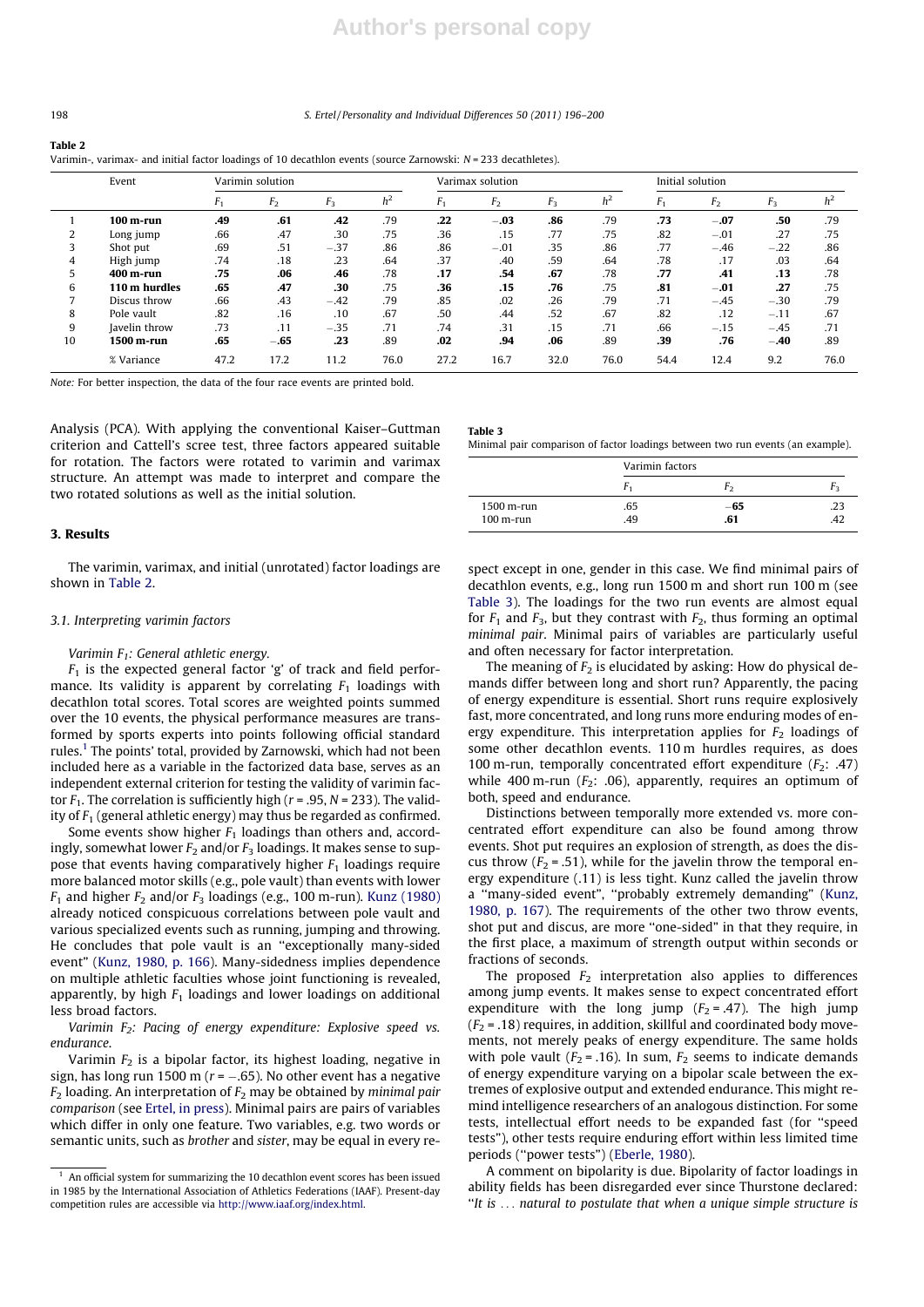found for a battery of tests of mental abilities, then the non-vanishing entries in the factorial matrix are positive" (Thurstone, 1947, p. 341). Bemeyer (1957) remarked: "The different methods of [factor] analysis [of mental aptitudes] yield factors which have negative loadings ... Such factors, so Thurstone contends, must be devoid of 'scientific meaning'. They do not permit us to 'interpret the various tests as functions of the mental aptitudes which those tests elicit'" (p. 23). Cyril Burt shared this view (Burt, 1954, p. 18). These authors did not realize that factorial metrics are arbitrary, not conceivable as scales with zero points (i.e., as ratio scales, see an extensive discussion in American Psychologist, 61, 2006, on the notion of arbitrariness of scaling in psychological domains).

Varimin  $F_3$ : Locus of prime energy expenditure: Physical force may be generated primarily by upper or lower body parts.  $F_3$  is another bipolar factor which makes distinctions, by signs of loadings, between events requiring predominant energy expenditure of the upper or lower extremities. Muscle power of the arms is demanded for throw events (discus throw,  $F_3$  =  $-.42$ , javelin throw,  $F_3$  =  $-.35$ , and shot put,  $F_3$  =  $-.37$ ). Muscle power of the legs is demanded for run events 400 m ( $F_3$  = .46), 100 m ( $F_3$  = .42), and 110 m hurdles  $(F_3 = .30)$ . The long run 1500 m does not seem to require particular leg strength ( $F_3$  = .23), endurance of energy expenditure ( $F_2$ ) seems to be more important.

Discussing varimin results. An interpretation of varimin factors of decathlon scores is straightforward, not complicated as one might expect for a complexity model. Each event is characterized by 'g', (1) a general disposition, by (2) the predominant source of the demanded muscle power (upper vs. lower body parts) and (3) by a temporal pacing of energy expenditure (concentrated vs. enduring).

The general model of complexity thus provides a pattern onto which sources of variance or co-variance, pertaining to the empirical domain under investigation, are mapped. For each variable a profile of independent componential contributions is thus revealed. By contrast, simple structure models try to squeeze variables into unique factorial ''boxes".

Another advantage of modeling complex structures is that the variables under investigation appear connected with each other. Every event may be compared with every other event using the three components. Once events are placed into single boxes of simple structure, they are separated from each other, events pertaining to different factors cannot be compared.

Conceiving of sports activities as manifestations of interacting sources is in accord with common sense and with sports-physiological facts. An important practical question whether training for particular events leads to gains for untrained events, is better predicted by using a complex structure model which mirrors relations among events in conceptually organized ways.

#### 3.2. Interpreting varimax factors

Varimax rotation of decathlon data does not generate a general factor 'g'. Another contrast to varimin rotation is that the resulting varimax factors are unipolar as are varimax factors of intelligence test data, due to the ''positive manifold" of intercorrelations. Varimax factor scores of  $N = 233$  athletes correlate with their decathlon scores (total points) as follows:  $r = .60$  for  $F_1$ ,  $r = -.45$  for  $F_2$  und  $r$  =  $-.64$  for  $F_3$ . The correlations are highly significant, but inconsistent. Two of the three correlations have negative sign, but signs of factor loadings, being arbitrary, do not necessarily indicate directions of factorial validity. The fact that an initial 'g' variance has been redistributed among three rotated varimax factors explains their relations with total points, but confuses their possible meanings. How to interpret the varimax factors?

Varimax  $F_1$ :  $F_1$  shows highest loadings for shot put (.86), discus throw (.85), and javelin throw (.74). The  $F_1$  cluster of variables might be termed ''throw events". However, the pole vault loading on  $F_1$  (.51) is no throw event. In addition, long and high jump events with considerable  $F_1$  loadings do not have anything in common with throw events.

Varimax  $F_2$ : Varimax  $F_2$  with its highest loading on 1500 m-run (.94) appears to represent endurance. But how to explain high  $F_2$ loadings of pole vault (.44) and high jump (.40)?

Varimax  $F_3$ : It is difficult to make sense out of varimax  $F_3$ . Run and jump events appear to be related by  $F_3$  which can hardly be explained.

## 3.3. Interpreting initial factors

Conventional factorists might doubt that varimin is useful, for a seemingly obvious reason: Initial (unrotated) factor solutions are complex in the first place. How can the rotation of an initial complex structure towards more complex structure improve the result? Varimin rotation should prove its usefulness by showing that its results may differ from initial factor solutions and that, if they differ, surpass initial solutions by meaningfulness and other desirable features such as stability.

This can be tested for the present data set using factorial congruences (similarities). The Tucker congruence  $\varphi$  between initial and varimin  $F_1$  is large (.98). Varimin and initial  $F_1$  thus hardly differ. However, the congruence between varimin  $F_2$  and initial  $F_2$  is low ( $|.62|$ ) (the sign need not be considered). Between varimin  $F_3$ and initial  $F_3$  the congruence is also low: .69. Congruences below .90 are generally considered as low and insufficient. Thus, the factor structures of initial and varimin solutions of the decathlon data, beyond  $F_1$ , are different.

Initial  $F_1$ : Initial  $F_1$  structure matches varimin  $F_1$  structure considerably, hence its interpretation may be regarded as identical  $(F_1:$  general athletic energy, 'g').

*Initial*  $F_2$ : At first glance, the meaning of initial  $F_2$  seems to correspond to that of varimin  $F_2$ : endurance. The highest loading of initial  $F_2$  has the 1500 m-run (–.76). In addition, shot put (.46) and discus throw (.45), both polar opposites to the long run, have opposite (positive) sign. However, the loading of initial  $F_2$  for 100 m-run is moderate, it should be larger. 1500 m-run and 100 m-run should form a minimal pair for  $F_3$ . They do not form a minimal pair. Furthermore, initial  $F_2$  for 110 m hurdles is too moderate, this event should also contrast with 1500 m-run. Thus, initial  $F<sub>2</sub>$  does not make sense consistently.

Initial  $F_3$ : An interpretation of initial  $F_3$  is not in view. Varimin  $F_3$  reflects distinctions between sources of muscle strength located at upper or lower body parts. But *initial*  $F_3$  does not indicate this distinction.  $F_3$  for javelin throw (initial  $F_3 = -.45$ ), e.g., should not indicate more arm strength than for shot put  $(-.22)$ , nor can 1500 m-run ( $F_3$  =  $-.40$ ) be characterized by arm strength. In sum, varimin factor structures are not pre-empted by initial structures.

#### 4. Discussion

Varimin factor solutions of decathlon data proved to be more stable than varimax solutions. Each event was factorially conceivable as demanding athletic energy  $(F_1)$ , a prime locus of producing energy (upper or lower limbs or more balanced energy demands,  $F<sub>2</sub>$ ), and a particular pacing of energy expenditure (more explosive vs. more enduring or more balanced)  $(F_3)$ . The validity of varimin  $F_1$ became evident in view of a high correlation between  $F_1$  factor scores and decathlon total points (on which medal awarding norms are based). The objection, that varimin solutions might be superfluous because initial solutions are already complex, lacks empirical support. In this study, initial factors, beyond  $F_1$ , were disappointing or even confusing.